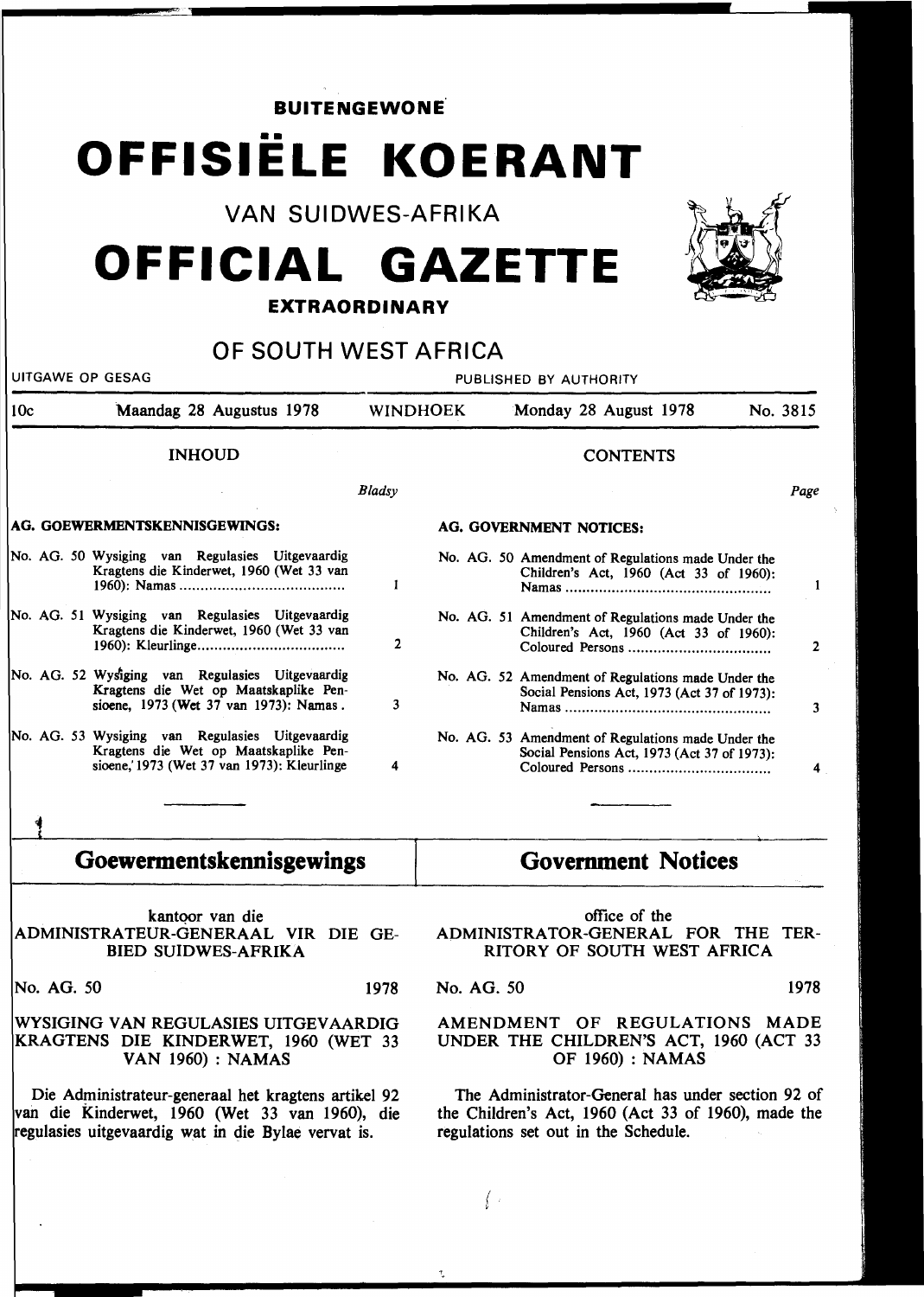# BYLAE

*Wysiglng van regulasie 69 van die regulasies qfgekondig by Goewermentskennisgewing R.342 van 1977, soos gewysig by Goewermentskennisgewing R.1751 van 1977* 

1. Regulasie 69 van die regulasies afgekondig by Goewermentskennisgewing R.342 van 11 Maart 1977 word hierby gewysig -

- (a) deur in paragraaf (a) van subregulasie (3) die bedrag "R291" deur die bedrag "R330" te vervang;
- (b) deur in paragraaf (b) van genoemde subregulasie (3) die bedrag "R417" deur die bedrag "R456" te vervang;
- (c) deur in subparagraaf (i) van paragraaf (a) van subregulasie (4) die bedrag "R67,20" deur die bedrag "R75,00" te vervang;
- (d) deur in subparagraaf (ii) van paragraaf (a) van genoemde subregulasie (4) die bedrag "R63,60" deur die bedrag "R71,40" te vervang;
- (e) deur in paragraaf (b) van genoemde subregulasie ( 4) die bedrag "R261 ,60" deur die bedrag "R292,80" te vervang; en
- (f) deur in paragraaf (c) van genoemde subregulasie (4) die bedrag "R73,20" en die bedrag "R69,60" deur onderskeidelik die bedrag "R81,00" en die bedrag "R77,40" te vervang.

# *Inwerkingtreding*

2. Hierdie regulasies tree in werking op 1 Oktober 1978.

No. AG. 51] [1978]

## WYSIGING VAN REGULASIES UITGEVAAR-DIG KRAGTENS DIE KINDERWET, 1960 (WET 33 VAN 1960) : KLEURLINGE

Die Administrateur-generaal bet kragtens artikel 92 van die Kinderwet, 1960 (Wet 33 van 1960), die regulasies uitgevaardig wat in die Bylae vervat is.

## BYLAE

*Wysiging van regulasie 69 van die regulasies afgekondig by Goewermentskennisgewing R.69 van 1977, soos gewysig by Goewermentskennisgewing R.1750 van 1977* 

1. Regulasie 69 van die regulasies afgekondig by Goewermentskennisgewing R.69 van 21 Januarie 1977 word hierby gewysig  $-$ 

(a) deur in paragraaf (a) van subregulasie (3) die bedrag "R510" deur die bedrag "R573" te vervang;

#### SCHEDULE

*Amendment of regulation 69 of the regulations published by Government Notice R.342 of 1977, as amended by Government Notice R.1751 of 1977* 

1. Regulation 69 of the regulations published by Government Notice R.342 of 11 March 1977 is hereby amended -

- (a) by the substitution in paragraph (a) of subregulation (3) for the amount "R291" of the amount "R330";
- (b) by the substitution in paragraph (b) of the said subregulation  $(3)$  for the amount "R417" of the amount "R456";
- (c) by the substitution in subparagraph (i) of paragraph (a) of the said subregulation (4) for the amount "R67,20" of the amount "R75,00";  $\frac{1}{8}$
- (d) by the substitution in subparagraph (ii) of paragraph (a) of the said subregulation (4) for the amount "R63,60" of the amount "R71,40";
- (e) by the substitution in paragraph (b) of the said subregulation (4) for the amount "R261,60" of the amount "R292,80"; and
- (f) by the substitution in p 1 aragraph (c) of the said subregulation (4) for the amount "R73,20" and the amount "R69,60" of the amount "R81,00" and the amount "R77,40" respectively.

# *Commencement*

2. These regulations shall come into operation on 1 October 1978.

No. AG. 51 1978

# AMENDMENT OF REGULATIONS MADE UNDER THE CHILDREN'S ACT, 1960 (ACT 33 OF 1960) : COLOURED PERSONS

The Administrator-General has under section 92 of the Children's Act, 1960 (Act 33 of 1960), made the regulations set out in the Schedule.

# **SCHEDULE**

*Amendment of regulation 69 of the regulations published by Government Notice R.69 of 1977, as amended Government Notice R.1750 of 1977* 

1. Regulation 69 of the regulations published by Government Notice R.69 of 21 January 1977 is hereby amended -

(a) by the substitution in paragraph (a) of subregulation  $(3)$  for the amount "R510" of the amount "R573";